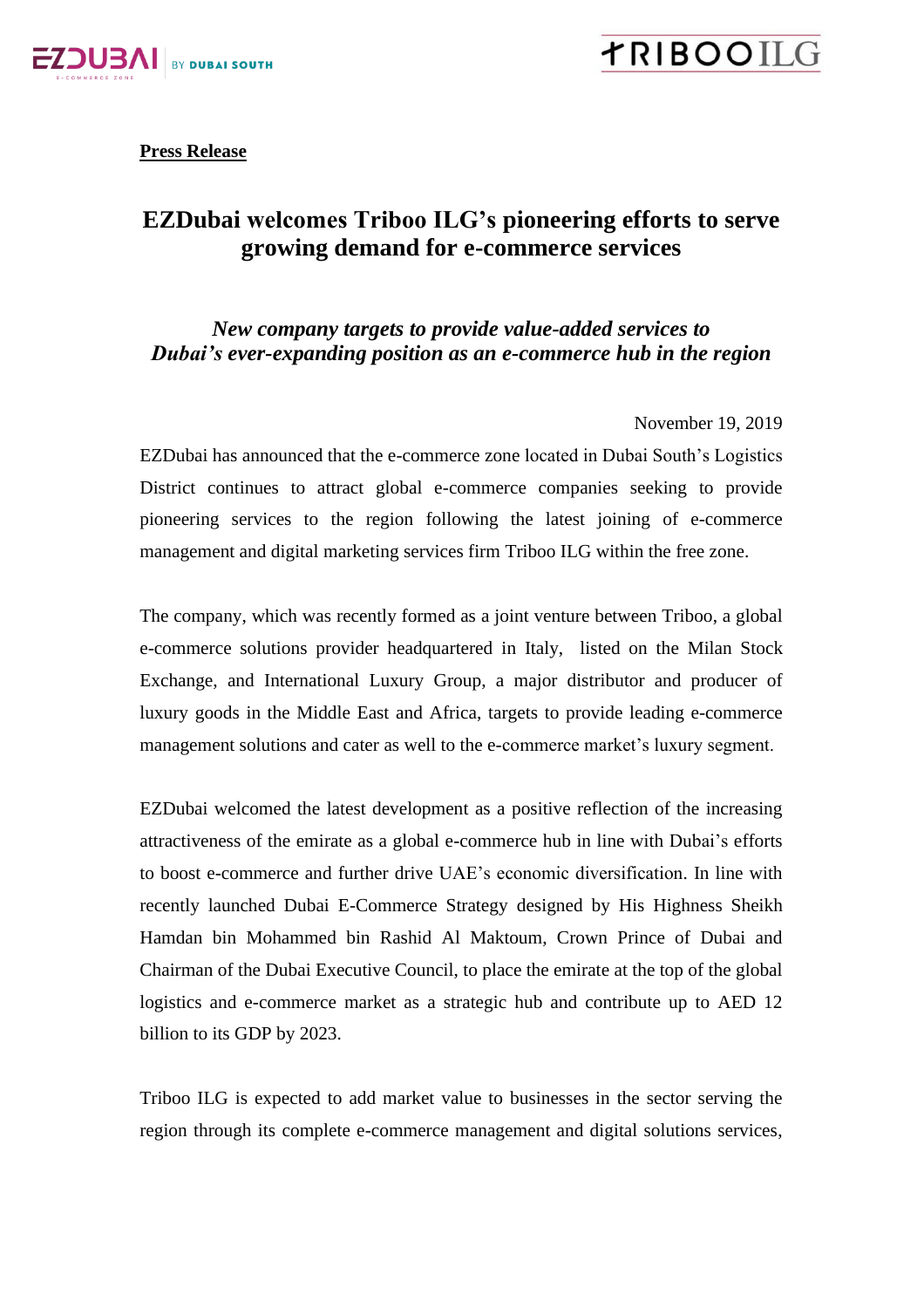

## **TRIBOOIL**

leveraging its expertise in the field and wide experience in digital transformation including its regional network in the luxury segment.

Mohsen Ahmad, CEO, Dubai South's Logistics District, said: "Triboo ILG joins the growing portfolio of companies supporting the growth of the e-commerce sector in the UAE and the region. Locating within EZDubai presents Triboo ILG with an ideal business environment to easily expand its network locally, regionally and globally. The free zone is equipped with advanced infrastructure and benefits from the various assets of the whole Logistics District, including the facilitative regulatory framework existing within the free zone and its proximity to companies establishing their business within Dubai South."

EZDubai has been rapidly growing as an e-commerce community since it opened in early in 2019 with the presence of some of the world's known e-commerce brands such as Amazon, Namshi, and noon. The 920,000 square-meter purpose-built free zone designed to attract the world's leading e-commerce companies continues to expand its offerings and cater to various markets, including the needs of luxury retail seeking to tap opportunities for growth through the e-commerce market.

Alessandro Carniel, CEO, Triboo ILG, noted: "Triboo ILG is the first one stop solution digital agency supporting companies in the GCC with full-service ecommerce management solution and digital marketing services. Leveraging digital marketing, social media and online marketplaces for sales growth is a game changer that will create an immediate competitive advantage for any organization that deploys it. Our exclusive goal at Triboo ILG is to develop trust and respect with all our clients by empowering their success."

Triboo ILG's wide range of digital services include end-to-end e-commerce management, digital and social media marketing, real time analytics, media and content production, customer care, client management and CRM integration. It also provides logistics and warehousing support for B2B, B2C and omni-channel partners in the region.